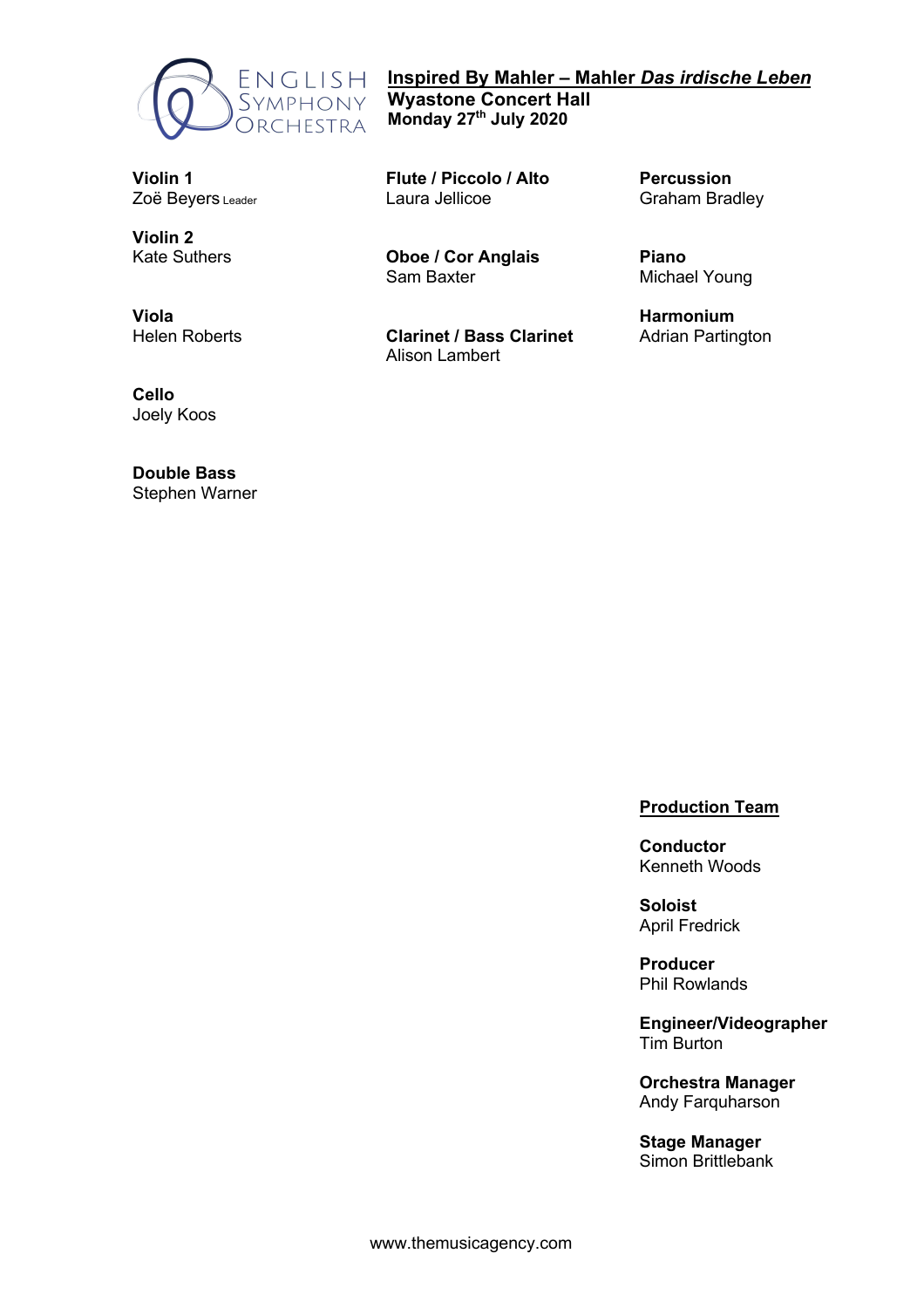

**Inspired By Mahler – Weinberg** *Concertino for Violin and Strings* **Wyastone Concert Hall Monday 13th July 2020**

# **Violin 1**

Carl Darby Co-Leader Jacqueline Allen Noriko Tsuzaki Charlotte Moseley Elizabeth Whittam Shulah Oliver Zhivko Georgiev

## **Violin 2**

Sarah Ewins Richard Laing Emily Adams Esther King Smith Elizabeth Goble Adam Hill

### **Viola**

Helen Roberts Emma Sheppard Helen Sanders-Hewett Carl Hill

### **Cello**

Hasso Wontolla Corinne Frost Anna Joubert Kathryn Graham

## **Double Bass**

Stephen Warner Christopher Wescott

## **Production Team**

**Conductor** Kenneth Woods

**Soloist** Zoë Beyers

**Producer** Phil Rowlands

**Engineer/Videographer** Tim Burton

**Orchestra Manager** Andy Farquharson

**Stage Manager** Simon Brittlebank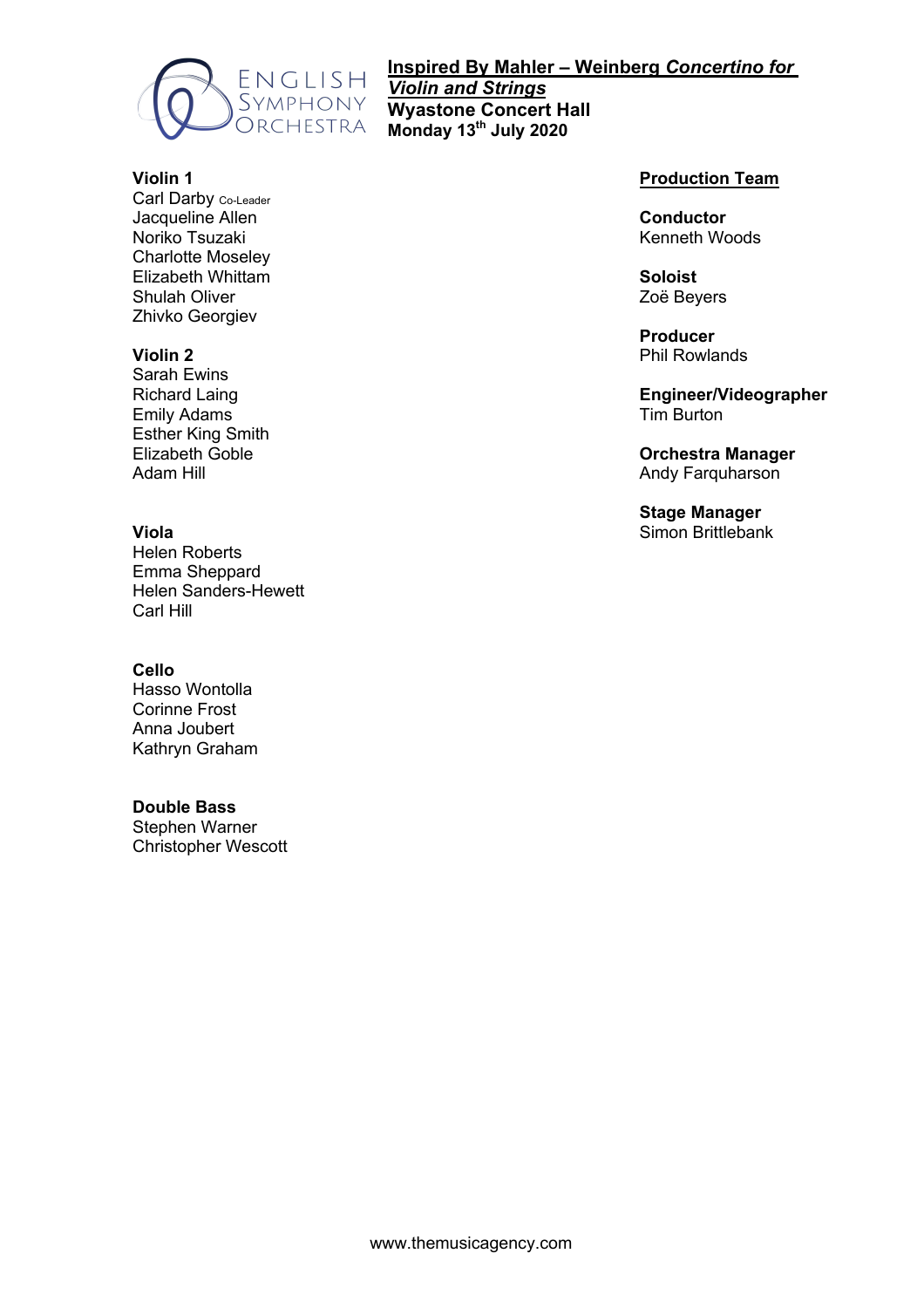

# **Violin 1** David Juritz Guest Leader

**Violin 2** Suzanne Casey

**Viola** Helen Roberts

**Cello** Joely Koos

**Double Bass** Stephen Warner

# **Inspired By Mahler – Schulhoff** *Suite for Chamber Orchestra* **Wyastone Concert Hall Monday 9th November 2020**

**Flute / Piccolo** Laura Jellicoe

**Oboe** Lydia Griffiths

**Cor Anglais** Louise Braithwaite

**Bb / Eb Clarinet** Alison Lambert

**Bass Clarinet** Sara Temple

**Bassoon** Rosemary Cow **French Horn** James Topp Craig Macdonald

**Trumpet** Stuart Essenhigh

**Percussion** Rhydian Griffiths Graham Bradley Phil Girling Simon Brittlebank

**Harp** Vicky Lester

## **Production Team**

**Conductor** Kenneth Woods

**Soloist** Zoë Beyers

**Assistant Conductor** Michael Young

**Producer** Phil Rowlands

**Engineer/Videographer** Tim Burton

**Orchestra Manager** Simon Brittlebank

**Stage Manager** Ed Hayes

www.themusicagency.com